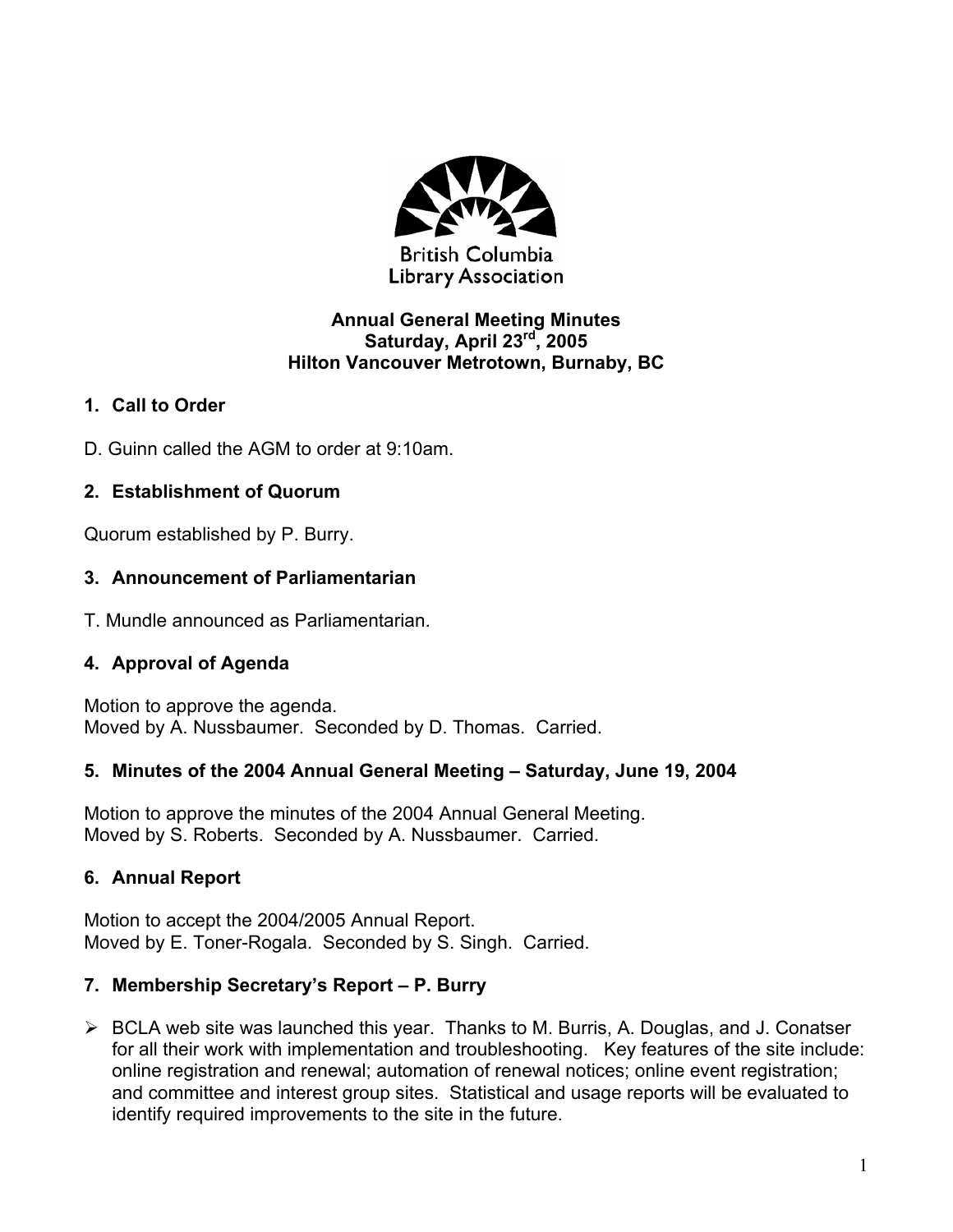- ¾ Thanks to M. Bodnar for two years of excellent service to the new BCLA Ambassador Program. This program welcomes new members, and informs them about ways they can get involved in BCLA through sections and interest groups. Feedback from new members has been very positive. BCLA is in search of a new leader for the program.
- $\triangleright$  Thanks to the Membership Committee for all their help testing the functionality of the new web site and updating its content throughout the year. This coming year the committee will build and expand on existing affinity programs that partner BCLA with different kinds of businesses for member discounts.
- $\triangleright$  The Membership Committee is proud to be sponsoring a lunch social event at the Beyond Hope Conference, April 25-26. A. Nussbaumer will speak on behalf of BCLA. This is a great outreach opportunity for BCLA to demonstrate what it can offer to members across the province.
- ¾ Thanks to SLAIS, Langara, and UCFV for their ongoing support of BCLA, including the incorporation of BCLA visits into their curriculum.
- ¾ The Membership Committee coordinated BCLA's inaugural First Timer's Breakfast at this conference. It was very well attended, with very interesting musical entertainment. It is hoped that this will become a regular event at the annual conference.

*Motion to accept the Membership Secretary's Report.*  Moved by M. Bodnar. Seconded by A. Duval. Carried.

## **8. Treasurer's Report – T. Thiessen**

#### *A. 2004 Financial Statements*

BCLA ended 2004 with a surplus, and is good financial health. Thanks to the BCLA Executive, M. Burris, A. Douglas, and R. Avigdor for all of their assistance. \$5000 was deposited in the Vancouver Foundation BC Libraries Endowment Trust, with the hope that contributions will increase in the coming year. Although the joint CLA/BCLA conference revenue from 2004 was less than previous years, it did come to more than \$15000. This was in line with the budget projection.

*Motion to accept the financial statement and the Treasurer's Report.*  Moved by T. Thiessen. Seconded by S. Roberts. Carried

## *B. Appointment of Auditor*

*Motion to accept Collins Barrow as auditors for 2005.*  Moved by. T. Thiessen. Seconded by M. Houlden. Carried.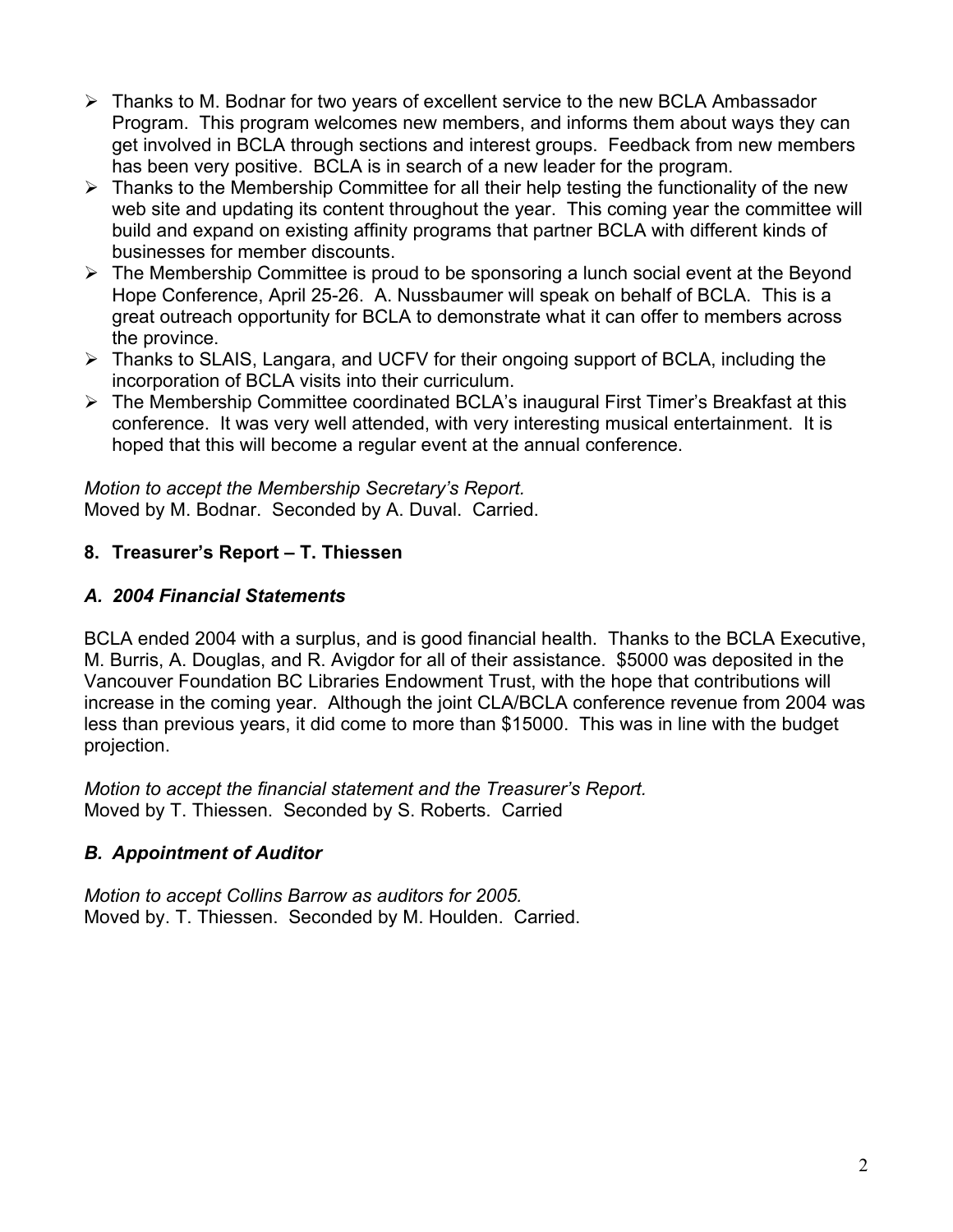#### **9. Nominations Committee Report – A. Nussbaumer**

Thanks to everyone for letting their names stand for the BCLA election. Those who were not elected this year are encouraged to run again next year. Below are the election results.

| <b>Position</b>                  | <b>Candidates</b> | <b>Votes</b> |
|----------------------------------|-------------------|--------------|
| <b>Vice President/President</b>  | I. Kehoe          | Acclaimed    |
| Elect                            |                   |              |
| Assistant                        | C. Hogg           | 87           |
| <b>Treasurer/Treasurer Elect</b> | N. Fouguette      | 78           |
| <b>Membership Secretary</b>      | M. Martin         | Acclaimed    |
| Director, [2 year -              | J. Huebert        | 66           |
| Conference]                      | P. Medland        | 90           |
| Director, [2 year -              | S. Bhogal         | 130          |
| <b>Continuing Education</b> ]    | T. Peacock        | 32           |

Continuing members of the Executive include:

- $\triangleright$  M. Houlden, Incoming President
- ¾ D. Guinn, Past President
- $\triangleright$  A. Duval, Treasurer
- $\triangleright$  S. Singh, Director
- **≻** G. Thomson, YAACS Chair
- $\triangleright$  C. Davis, ALPS Chair
- ¾ D. Hutchison, Recording Secretary [appointed]
- ¾ T. Benson, Reporter Editor

Thanks to outgoing Executive members T. Rosseel and D. Thomas.

*Motion to accept the new BCLA Board.*  Moved by A. Nussbaumer. Seconded by T. Thiessen. Carried.

*Motion to destroy ballots.* 

Moved by M. Bodnar. Seconded by A. Nussbaumer. Carried.

#### **10. Resolutions Committee Report**

T. Mundle read through the following resolutions.

#### *A. Resolution on the International Development Agenda for WIPO*

H. Morrison spoke to this resolution on behalf of the BCLA Information Policy Committee.

*Motion to accept Resolution on the International Development Agenda for WIPO.*  Moved by H. Morrison. Seconded by B. Campbell. Carried.

#### *B. Resolution on Community Television*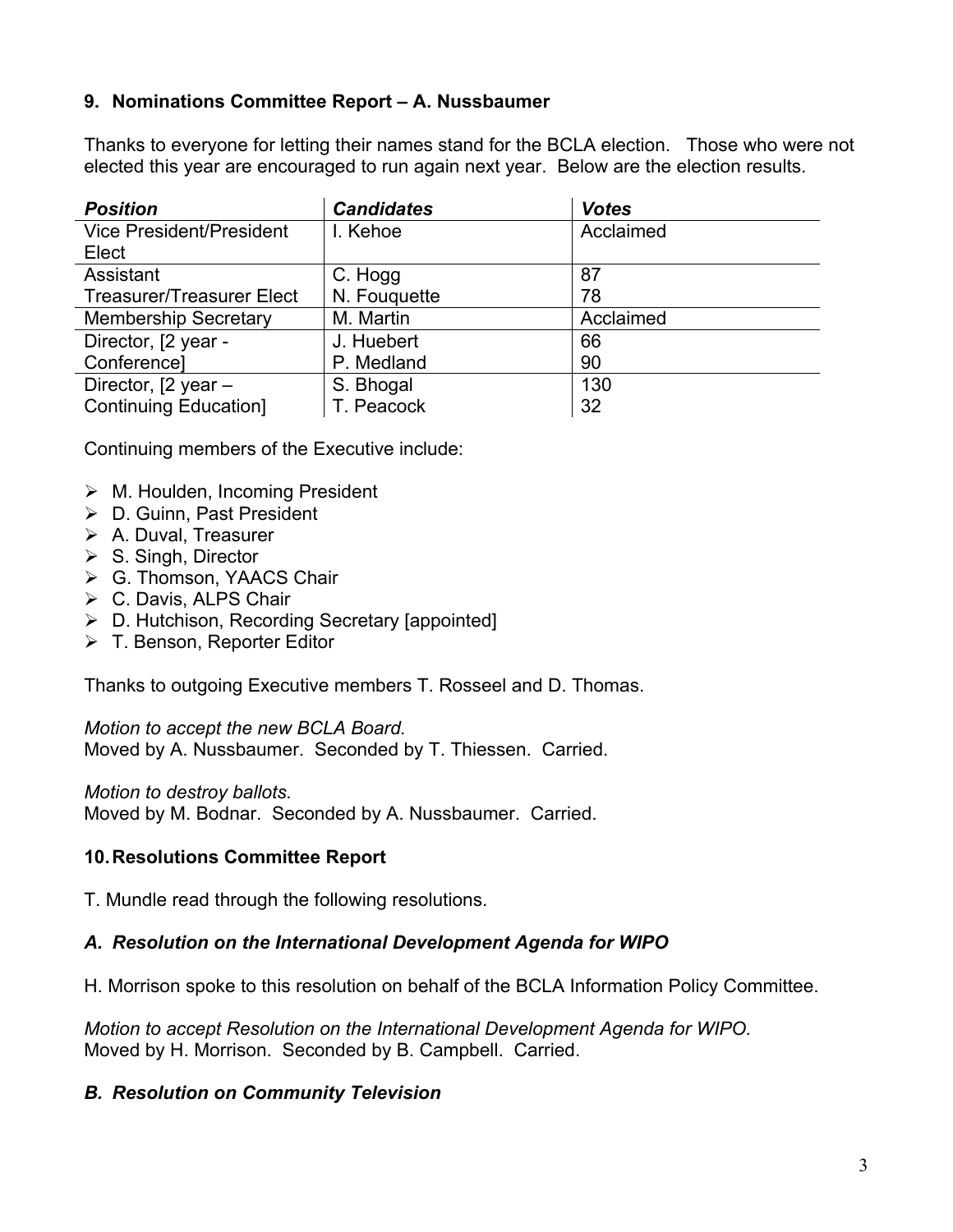H. Morrison spoke to this resolution on behalf of the BCLA Information Policy Committee. Community television was recently an IPC Salon topic, and concern was raised regarding the lack of air time being given to community groups by local cable companies. This resolution requests that BCLA ask the Government of Canada to address the situation. Discussion ensued regarding ways to strengthen the resolution, and ensure that it refers only to the specific sections in *Our Cultural Sovereignty* that are relevant to this issue. Friendly amendments suggested by E. Toner-Rogala and P. Whitney.

*Motion to accept Resolution on Community Television, as amended.*  Moved by H. Morrison. Seconded by D. Hutchison. Carried.

## *C. Resolution Opposing the Termination of the Urban Community Access Program*

B. Campbell spoke to this resolution on behalf of the BCLA Information Policy Committee. The Urban Community Access Program has been an important source of funding for libraries, and has supported the provision of free, public Internet access to library users. Given this access, organizations like HRDC are directing people to libraries to get assistance with downloading and completing government forms, training, etc. The CAP funding enables libraries to offer these services, and its termination will negatively impact their ability to do so. Discussion ensued regarding whether the program has been terminated or will take another form in the future; whether the focus is urban, rural, or both; and which is the most appropriate agency to direct this resolution to. Corrections were suggested.

# *Motion to accept Resolution Opposing the Termination of the Urban Cap Program, as amended.*

Moved by B. Campbell. Seconded by A. Fennema. Carried.

## *D. Resolution on Lawful Access*

C. Graebner spoke to this resolution on behalf of the BCLA Information Policy Committee. The series of legislative reforms that the Government of Canada has proposed, but not yet ratified, threaten the safeguards that limit access to personal information by law enforcement and national security agencies. The government wants to move beyond reasonable belief of wrongdoing to reasonable suspicion as the basis for requesting personal information from telecommunications service providers. This is highly problematic, and requires further debate and discussion.

*Motion to accept Resolution on Lawful Access.*  Moved by C. Graebner. Seconded by J. Davis. Carried.

## *E. Resolution on Legal Information and Legal Aid Services in the Province of BC*

B. May spoke to this resolution on behalf of the BCLA Information Policy Committee. This resolution builds on one from 2002 expressing opposition of BC libraries to the cutbacks imposed on the Legal Services Society. There have been two follow up studies – by Gillian Creese and Victoria Strong-Boag at UBC and by West Coast LEAF – that validate concerns about the impact of cutbacks to legal aid services in the areas of family, poverty, and immigration law on women. The UN Commission has criticized the BC government for this